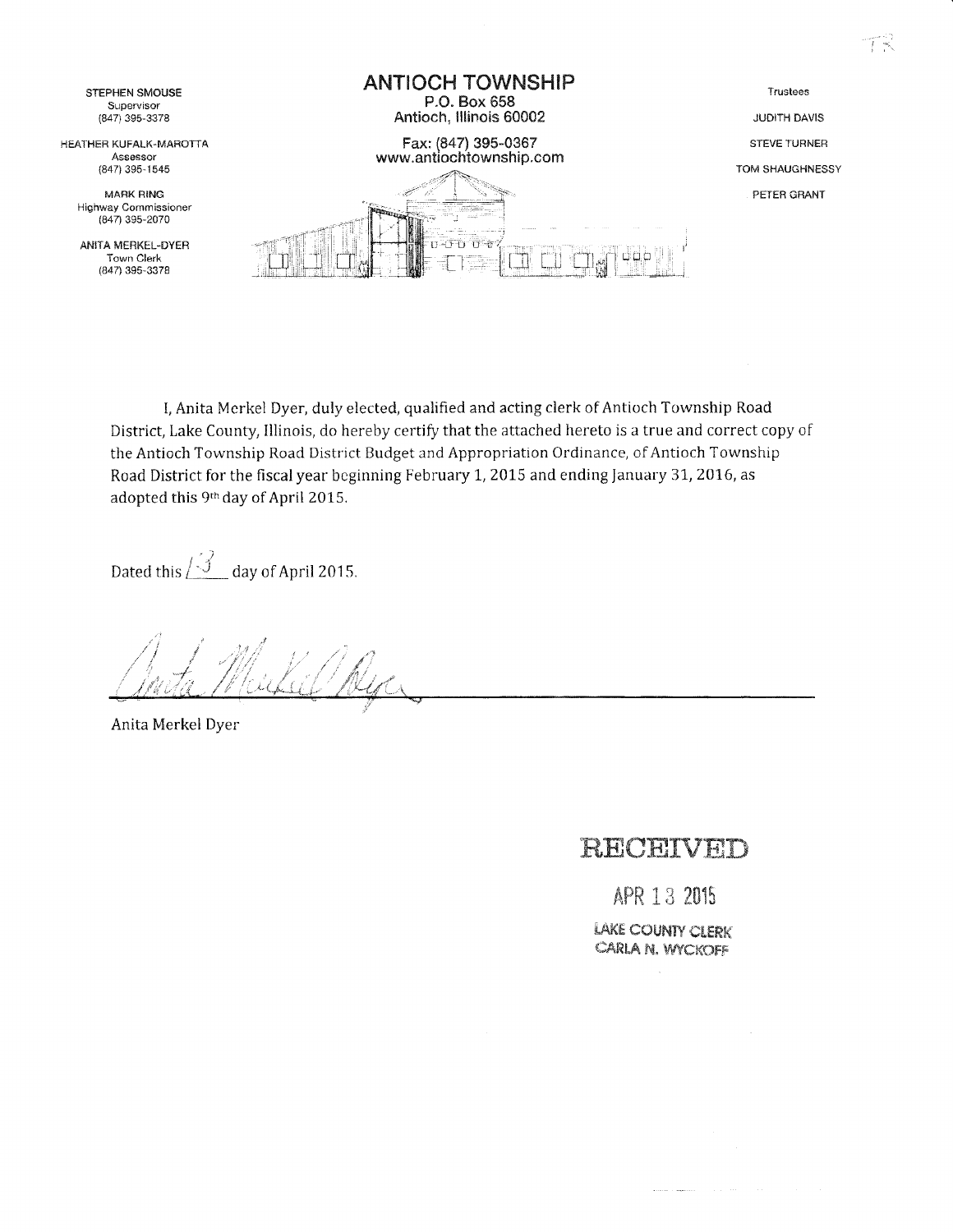# **BUDGET & APPROPRIATION ORDINANCE**

### **ROAD DISTRICT**

#### **ORDINANCE No. 16**

An ordinance appropriating for all road purposes for Antioch Road District, Lake County, Illinois, for the fiscal year beginning February 1, 2015 and ending January 31, 2016.

BE IT ORDAINED by the Board of Trustees of Antioch Township, Lake County, Illinois.

SECTION 1: That the amounts hereinafter set forth, or so much thereof as may be authorized by law, and as may be needed or deemed necessary to defray all expenses and liabilities of Antioch Road District, be and the same are hereby appropriated for road purposes of Antioch Road District, Lake County, Illinois, as hereinafter specified for the fiscal year beginning February 1, 2015 and ending January 31, 2016.

SECTION 2: That the following budget containing an estimate of revenues and expenditures is hereby adopted for the following funds,

General Road Fund

Insurance Fund

Permanent Road Fund

Equipment & Building Fund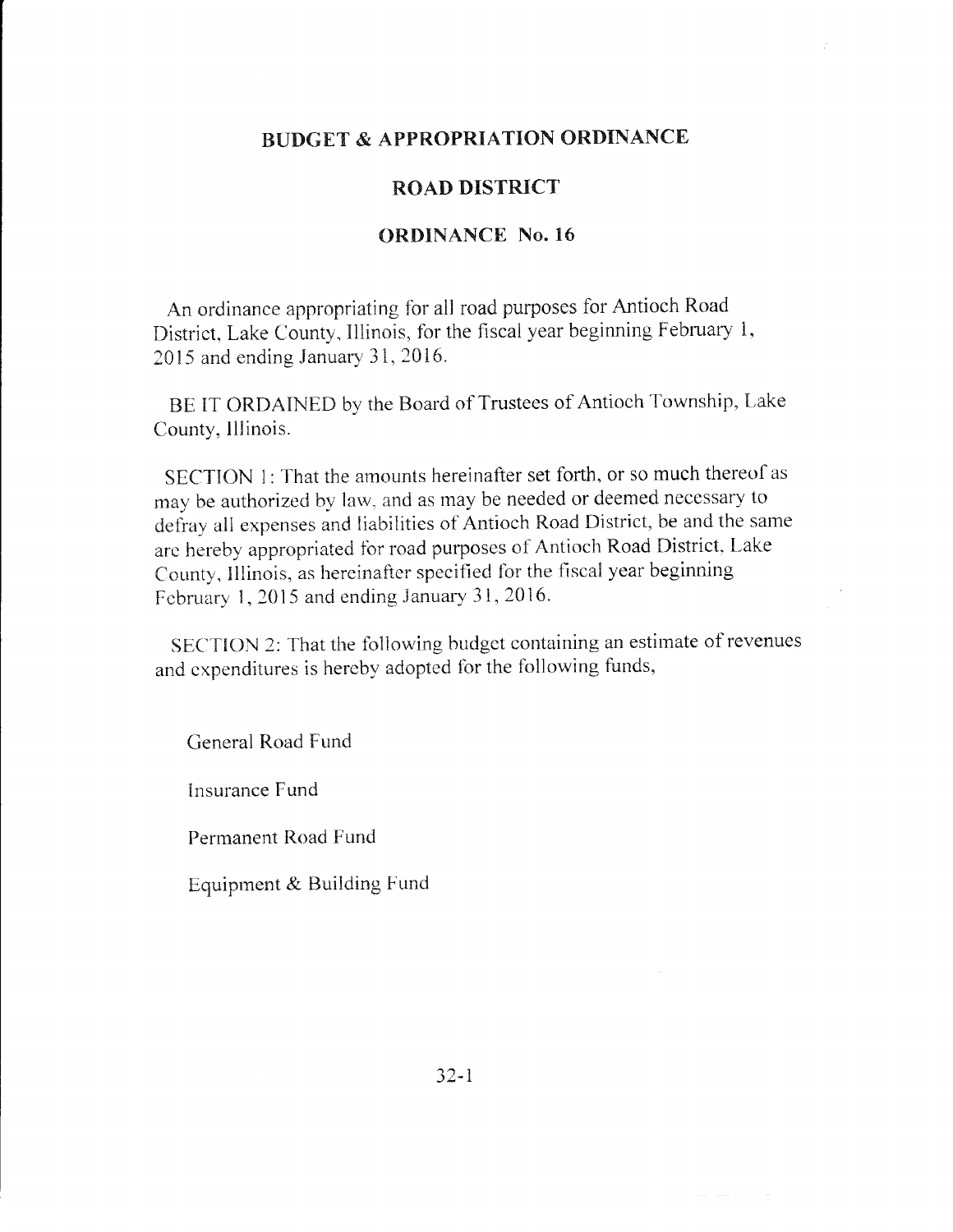|          |                                            | 2015-2016<br><b>Budgeted</b> |
|----------|--------------------------------------------|------------------------------|
| 6        | <b>GENERAL ROAD FUND</b>                   |                              |
|          | BEGINNING BALANCE February 1st 2015        | 138,761                      |
|          | <b>REVENUES</b>                            |                              |
| 311      | Property Tax-Net                           | 310,455                      |
| 342      | Replacement Tax                            | 25,000                       |
| 351      | <b>Court Fines</b>                         | 0                            |
| 374      | <b>Maintenance Fees</b>                    | 0                            |
| 381      | Interest Income                            | 2,000                        |
| 382      | Rental Income                              | 0                            |
| 389      | Miscellaneous Income                       | 0                            |
|          | <b>TOTAL REVENUES:</b>                     | 337,455                      |
|          | <b>TOTAL FUNDS AVAILABLE:</b>              | 476,216                      |
|          | <b>EXPENDITURES</b>                        |                              |
| $6 - 11$ | Administration                             | 284,000                      |
| $6 - 45$ | Maintenance                                | 53,000                       |
|          | TOTAL EXPENDITURES:                        | 337,000                      |
|          | Contingencies                              |                              |
|          | TOTAL APPROPRIATIONS:                      | 337,000                      |
|          | January 31st 2016<br><b>ENDING BALANCE</b> | 139,216                      |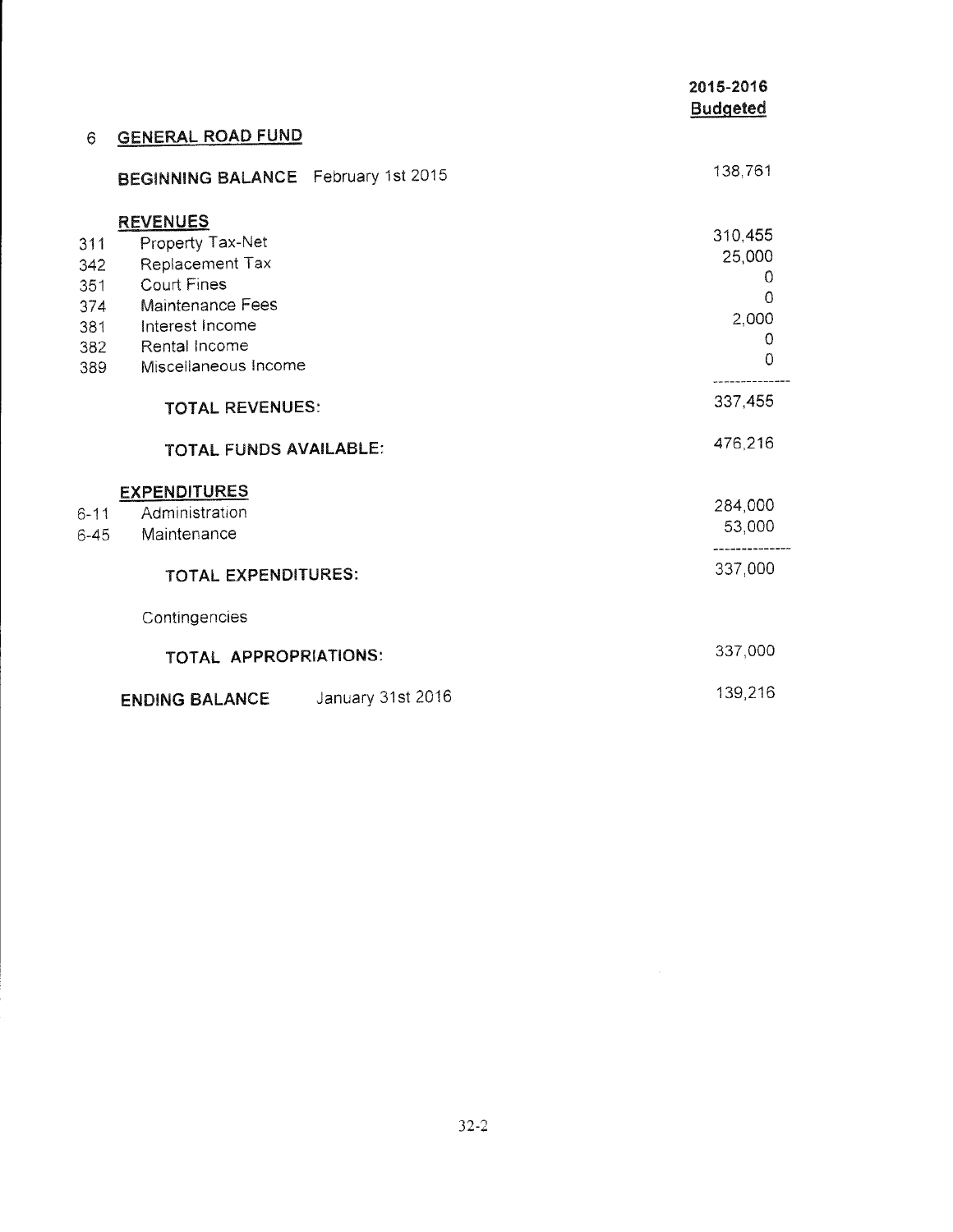# 6-11 ADMINISTRATION

|     | <b>PERSONNEL</b>                    | $\circ$        |
|-----|-------------------------------------|----------------|
| 410 | Salaries                            | 145,000        |
| 451 | Health Insurance                    | 0              |
| 453 | Unemployment Insurance              | 0              |
| 454 | Worker's Compensation               | 38,000         |
| 461 | Social Security Contribution        | 0              |
| 462 | <b>Medicare Contribution</b>        | 80,000         |
| 463 | <b>Retirement Contribution</b>      |                |
|     |                                     | 263,000        |
|     | CONTRACTUAL SERVICES                | 0              |
| 531 | <b>Accounting Service</b>           | 1,000          |
| 533 | Legal Service                       | 100            |
| 551 | Postage                             | 7,500          |
| 552 | Telephone                           | 500            |
| 553 | Publishing                          | 0              |
| 554 | Printing                            | 0              |
| 562 | <b>Travel Expenses</b>              | $\mathbf 0$    |
| 563 | Training                            | $\overline{O}$ |
| 591 | Liability Insurance                 | $\circ$        |
| 592 | General Insurance                   | $\circ$        |
| 593 | <b>Risk Management Contribution</b> | 0              |
| 599 | Contract Payment                    | 2,800          |
|     | Dues and Subscriptions              | 11,900         |
|     | <b>COMMODITIES</b>                  |                |
| 651 | <b>Office Supplies</b>              | 3,000          |
|     | CAPITAL OUTLAY                      | 0              |
| 830 | Equipment                           |                |
|     | OTHER EXPENDITURES                  |                |
| 914 | Municipal Replacement Tax Antioch   | 6,000          |
| 929 | Municipal Replacement Tax Fox Lake  | 100            |
|     |                                     | 6,100          |
|     | TOTAL ADMINISTRATION:               | 284,000        |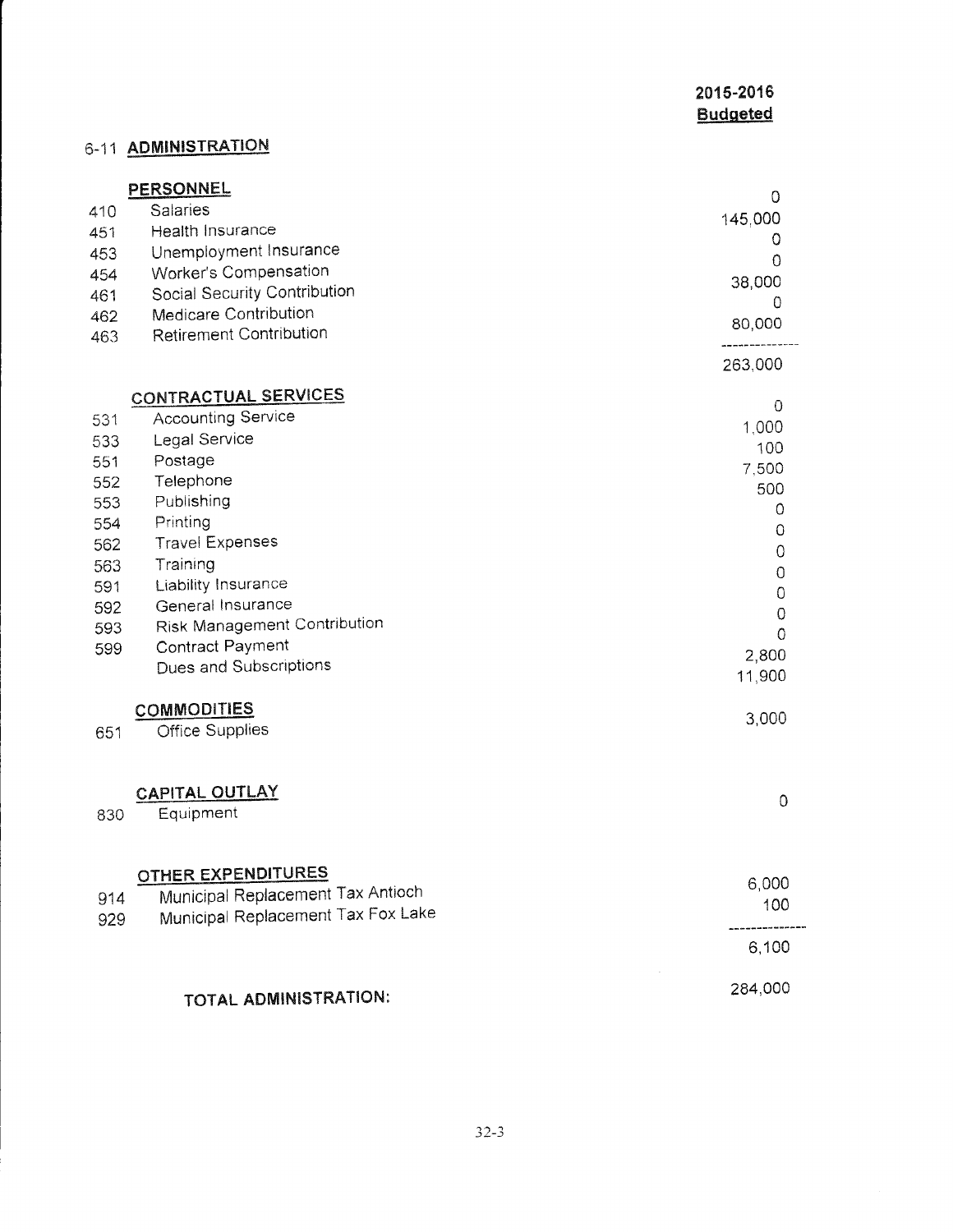### 6-45 MAINTENANCE

|     | <b>PERSONNEL</b>                  |          |                |
|-----|-----------------------------------|----------|----------------|
| 410 | <b>Salaries</b>                   |          | 0              |
| 451 | Health Insurance                  |          | $\circ$        |
| 453 | Unemployment Insurance            |          | 0              |
| 454 | Worker's Compensation             |          | $\mathbf 0$    |
| 461 | Social Security Contribution      |          | 0              |
| 462 | <b>Medicare Contribution</b>      |          | $\circ$        |
| 463 | <b>Retirement Contribution</b>    |          | 0              |
|     |                                   |          |                |
|     |                                   |          | 0              |
|     | <b>CONTRACTUAL SERVICES</b>       |          |                |
| 511 | Maintenance Service-Building      |          | 0              |
| 512 | Maintenance Service-Equipment     |          | 0              |
| 513 | Maintenance Service-Vehicle       |          | 0              |
| 514 | Maintenance Service-Road          |          | 0              |
| 516 | Maintenance Service-Snow Removal  |          | $\circ$        |
| 518 | Maintenance Service-Bridge        |          | 0              |
| 532 | <b>Engineering Service</b>        |          | 0              |
| 571 | <b>Utilities</b>                  |          | 12,000         |
|     | Rentals                           |          | 0              |
| 594 | <b>Contract Payment</b>           |          | 0              |
|     | <b>Street Lights</b>              |          | 18,000         |
|     |                                   |          | 30,000         |
|     | <b>COMMODITIES</b>                |          |                |
| 611 | Maintenance Supplies-Building     |          | 0              |
| 612 | Maintenance Supplies-Equipment    |          | 0              |
| 613 | Maintenance Supplies-Vehicle      |          | $\Omega$       |
| 614 | Maintenance Supplies-Road         |          | 10,000         |
| 616 | Maintenance Supplies-Snow Removal |          | 0              |
| 618 | Maintenance Supplies-Bridge       |          | 0              |
| 652 | <b>Operating Supplies</b>         |          | 0              |
| 655 | Gasoline                          |          | 0              |
| 656 | <b>Diesel Fuel</b>                |          | $\mathbf 0$    |
| 657 | Lubricants                        |          | $\overline{O}$ |
|     | Uniforms                          |          | 3,000          |
|     |                                   |          | 13,000         |
|     | <b>CAPITAL OUTLAY</b>             |          |                |
| 820 | <b>Building</b>                   |          | 0              |
| 830 | Vehicle                           |          | $\circ$        |
| 840 | Equipment                         |          | $\circ$        |
|     | Signs                             |          | 10,000         |
|     |                                   |          | 10,000         |
|     | <b>OTHER EXPENDITURES</b>         |          | $\circ$        |
| 929 | Miscellaneous Expense             |          |                |
|     |                                   |          |                |
|     | <b>TOTAL MAINTENANCE:</b>         | $32 - 4$ | 53,000         |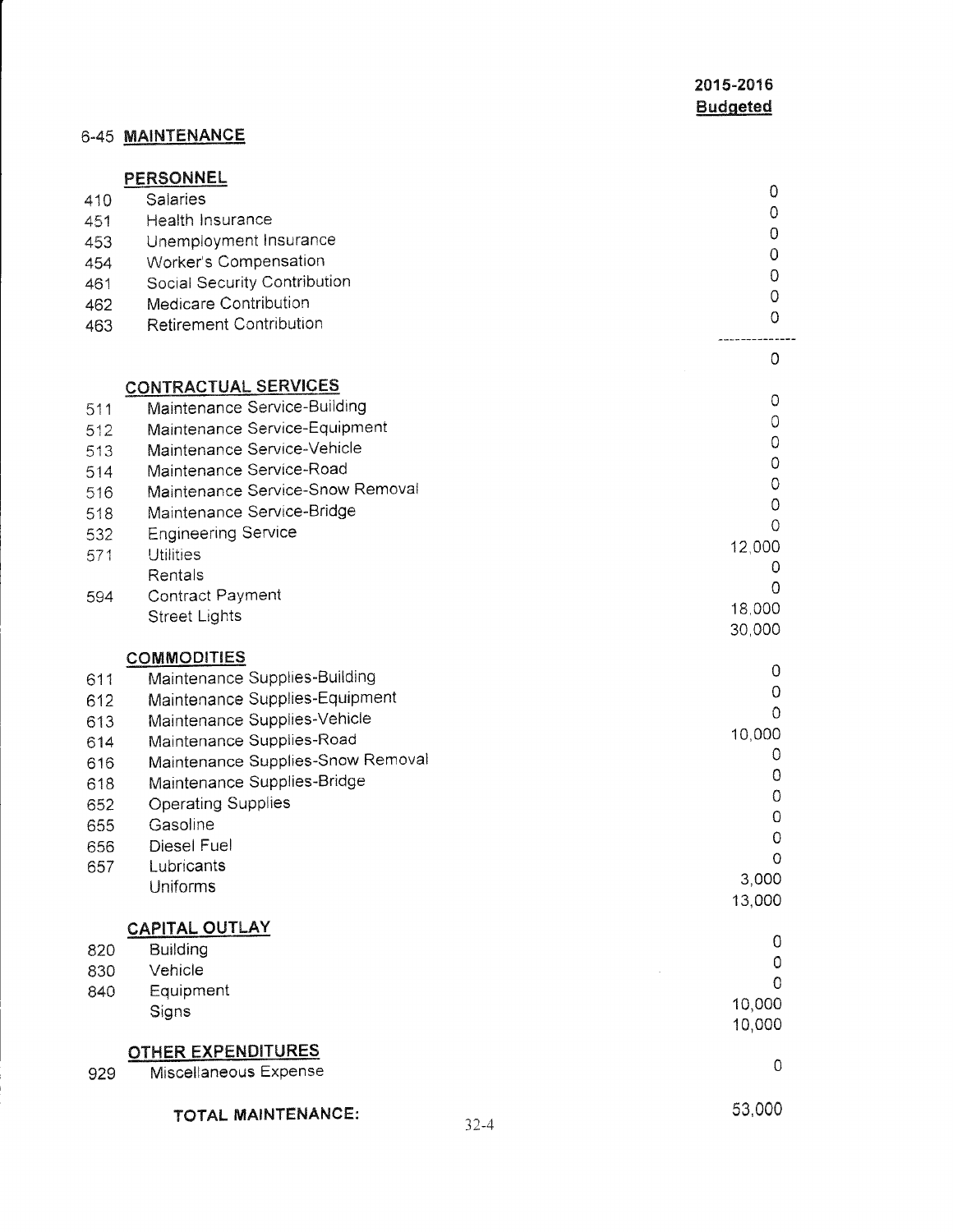|                   |                                                                                                                                                          | 2015-2016<br><b>Budgeted</b>      |
|-------------------|----------------------------------------------------------------------------------------------------------------------------------------------------------|-----------------------------------|
| 21                | <b>AUDIT FUND</b>                                                                                                                                        |                                   |
|                   | 200<br><b>BEGINNING BALANCE</b>                                                                                                                          | 0                                 |
| 311<br>381        | <b>REVENUES</b><br>Property Tax<br>Interest Income                                                                                                       | 0<br>0                            |
|                   | <b>TOTAL REVENUES:</b>                                                                                                                                   | $\overline{0}$                    |
|                   | TOTAL FUNDS AVAILABLE:                                                                                                                                   | 0                                 |
|                   | <b>EXPENDITURES</b>                                                                                                                                      |                                   |
| 531               | <b>CONTRACTUAL SERVICES</b><br><b>Accounting Service</b>                                                                                                 | 0                                 |
|                   | 200<br><b>ENDING BALANCE</b>                                                                                                                             | $\Omega$                          |
| 22                | <b>INSURANCE FUND</b>                                                                                                                                    |                                   |
|                   | BEGINNING BALANCE February 1st 2015                                                                                                                      | 7,126                             |
| 311<br>381<br>387 | <b>REVENUES</b><br>Property Tax<br>Interest Income<br>Dividend Income                                                                                    | 27,514<br>0<br>0                  |
|                   | <b>TOTAL REVENUES:</b>                                                                                                                                   | 27,514                            |
|                   | TOTAL FUNDS AVAILABLE:                                                                                                                                   | $-34,640$                         |
|                   | <b>EXPENDITURES</b>                                                                                                                                      |                                   |
| 453               | <b>PERSONNEL</b><br>Unemployment Insurance<br><b>Workers Compensation</b>                                                                                | 1,800<br>15,500                   |
| 593               | <b>CONTRACTUAL SERVICES</b><br><b>Inland Marine</b><br><b>Risk Management Contribution</b><br>General Insurance (Truck Insurance)<br>Liability Insurance | 1,000<br>2,000<br>7,000<br>27,300 |
|                   | <b>TOTAL EXPEND/APPROPRIATION:</b>                                                                                                                       | 7,340                             |
|                   | January 31st 2016<br><b>ENDING BALANCE</b>                                                                                                               |                                   |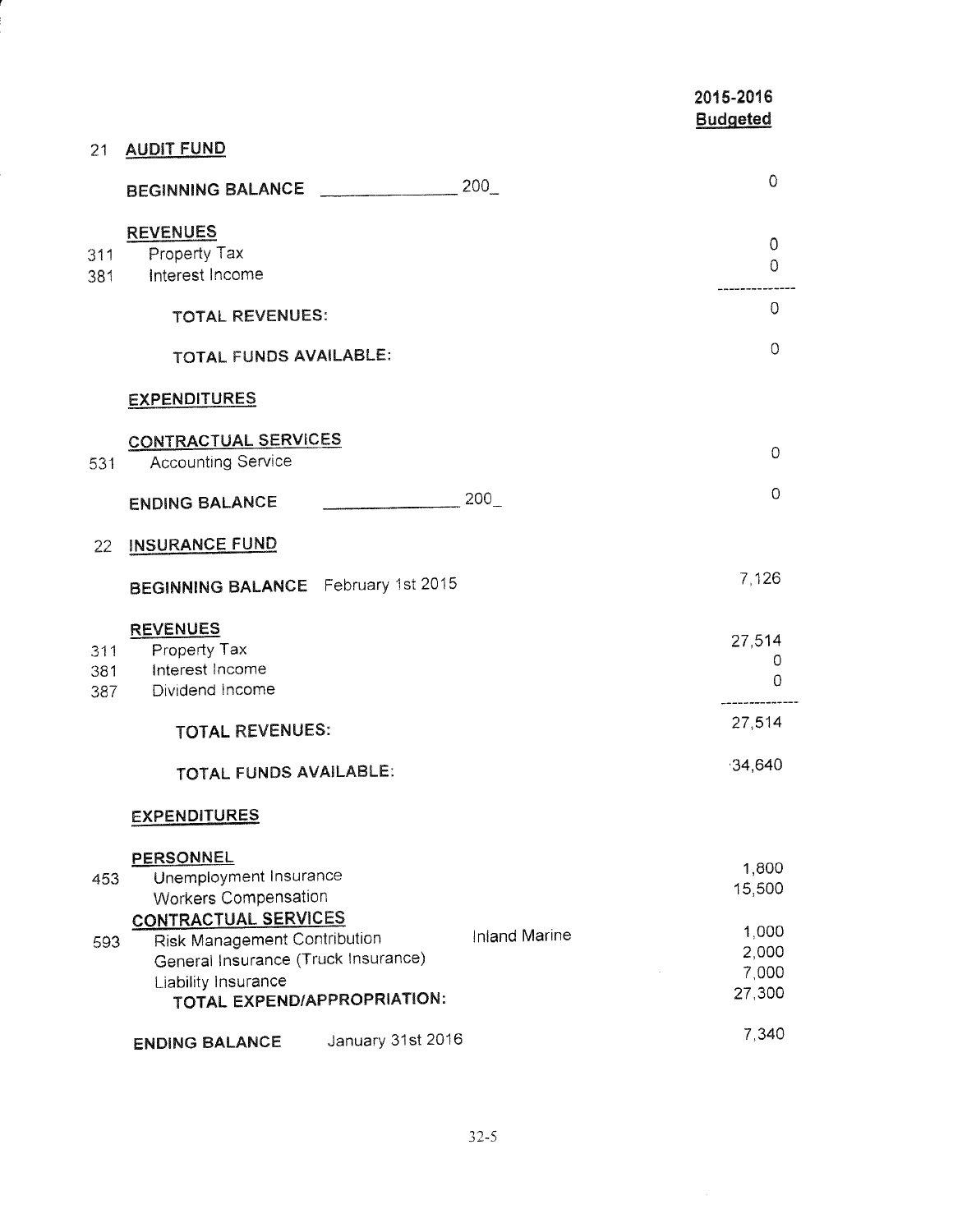### 2015-2016 **Budgeted**

### 23 ILLINOIS MUNICIPAL RETIREMENT FUND

|                   | <b>BEGINNING BALANCE</b>                                              | 200 | Ω           |
|-------------------|-----------------------------------------------------------------------|-----|-------------|
| 311<br>342<br>381 | <b>REVENUES</b><br>Property Tax<br>Replacement Tax<br>Interest Income |     | O<br>Ω<br>O |
|                   | <b>TOTAL REVENUES:</b>                                                |     | 0           |
|                   | TOTAL FUNDS AVAILABLE:                                                |     | $\Omega$    |
| 463               | PERSONNEL<br><b>Retirement Contribution</b>                           |     | $\Omega$    |
|                   | <b>ENDING BALANCE</b>                                                 | 200 | Ω           |

| 24                | SOCIAL SECURITY FUND                                                             |     |                                           |
|-------------------|----------------------------------------------------------------------------------|-----|-------------------------------------------|
|                   | <b>BEGINNING BALANCE</b>                                                         | 200 | $\Omega$                                  |
| 311<br>342<br>381 | <b>REVENUES</b><br>Property Tax<br>Replacement Tax<br>Interest Income            |     | $\overline{0}$<br>$\mathbf 0$<br>$\Omega$ |
|                   | <b>TOTAL REVENUES:</b>                                                           |     | $\Omega$                                  |
|                   | <b>TOTAL FUNDS AVAILABLE:</b>                                                    |     | $\Omega$                                  |
|                   | <b>EXPENDITURES</b>                                                              |     |                                           |
| 461<br>462        | <b>PERSONNEL</b><br>Social Security Contribution<br><b>Medicare Contribution</b> |     | O<br>$\Omega$                             |
|                   | TOTAL EXPEND/APPROPRIATION:                                                      |     | 0                                         |
|                   | <b>ENDING BALANCE</b>                                                            | 200 | 0                                         |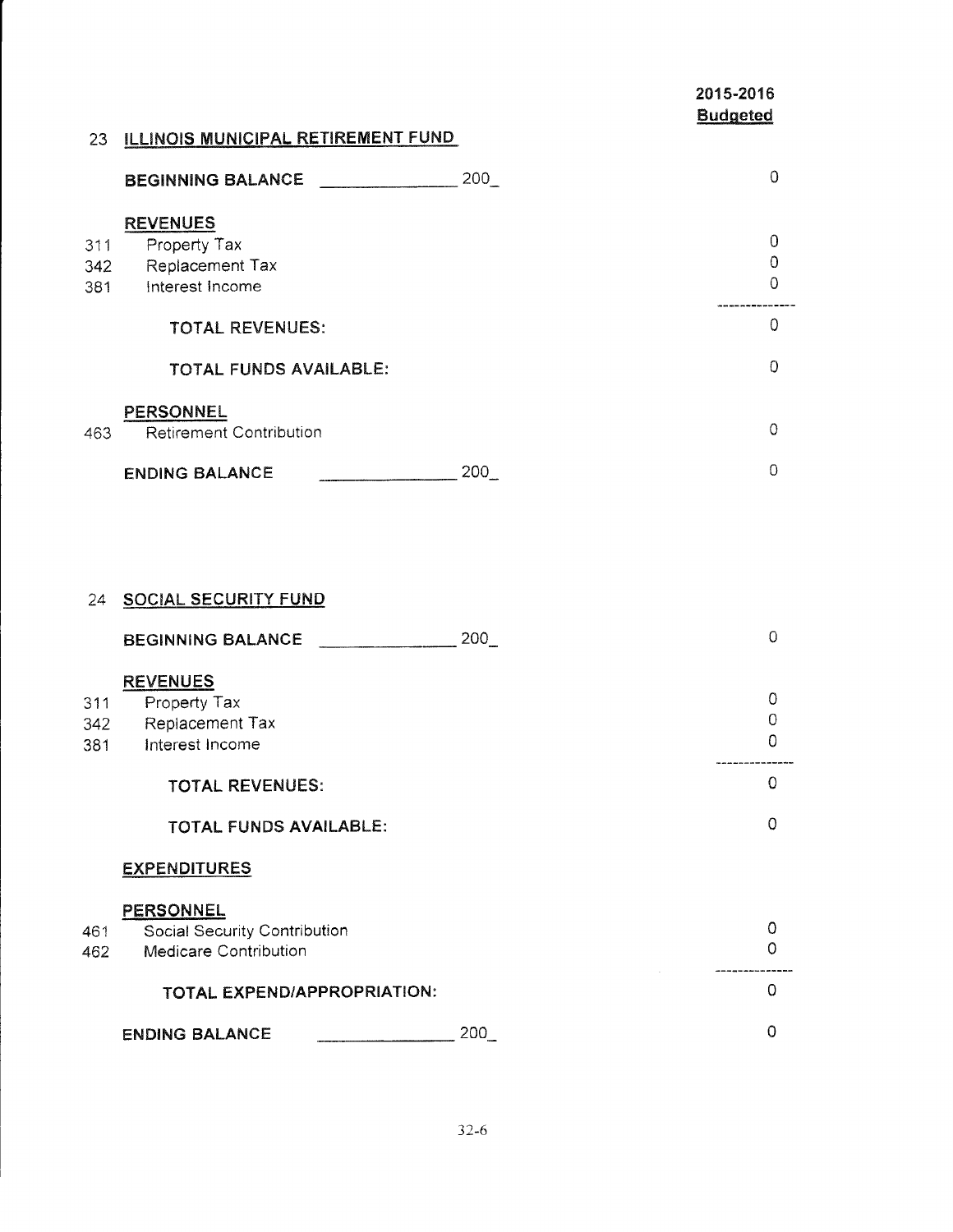|                                 |                                                                                                                                | 2015-2016<br><b>Budgeted</b>               |
|---------------------------------|--------------------------------------------------------------------------------------------------------------------------------|--------------------------------------------|
| 25                              | PERMANENT ROAD FUND                                                                                                            |                                            |
|                                 | <b>BEGINNING BALANCE</b> February 1st 2015                                                                                     | 728,852                                    |
| 311<br>381                      | <b>REVENUES</b><br>Property Tax<br>Interest Income                                                                             | 1,678,379<br>1,000                         |
|                                 | <b>TOTAL REVENUES:</b>                                                                                                         | 1,679,379                                  |
|                                 | TOTAL FUNDS AVAILABLE:                                                                                                         | 2,408,231                                  |
|                                 | <b>EXPENDITURES</b>                                                                                                            |                                            |
| 410                             | <b>PERSONNEL</b><br>Salaries                                                                                                   | 480,000                                    |
| 514<br>532<br>594               | <b>CONTRACTUAL SERVICES</b><br>Maintenance Service-Road<br><b>Engineering Service</b><br>Rentals<br>Salt/Sand/Ice Control      | 1,052,231<br>0<br>0<br>80,000<br>1,132,231 |
| 614<br>652<br>655<br>655<br>655 | <b>COMMODITIES</b><br>Maintenance Supplies-Road<br><b>Operating Supplies</b><br>Gasoline<br>Diesel Fuel/Gasoline<br>Lubricants | 300,000<br>36,000<br>0<br>60,000<br>0      |
| 929                             | <b>OTHER EXPENDITURES</b><br>Miscellaneous Expense                                                                             | 396,000<br>0                               |
|                                 | <b>TOTAL EXPENDITURES:</b>                                                                                                     | 2,008,231                                  |
|                                 | Contingencies                                                                                                                  |                                            |
|                                 | <b>TOTAL APPROPRIATIONS:</b>                                                                                                   | 2,008,231                                  |
|                                 | January 31st 2016<br><b>ENDING BALANCE</b>                                                                                     | 400,000                                    |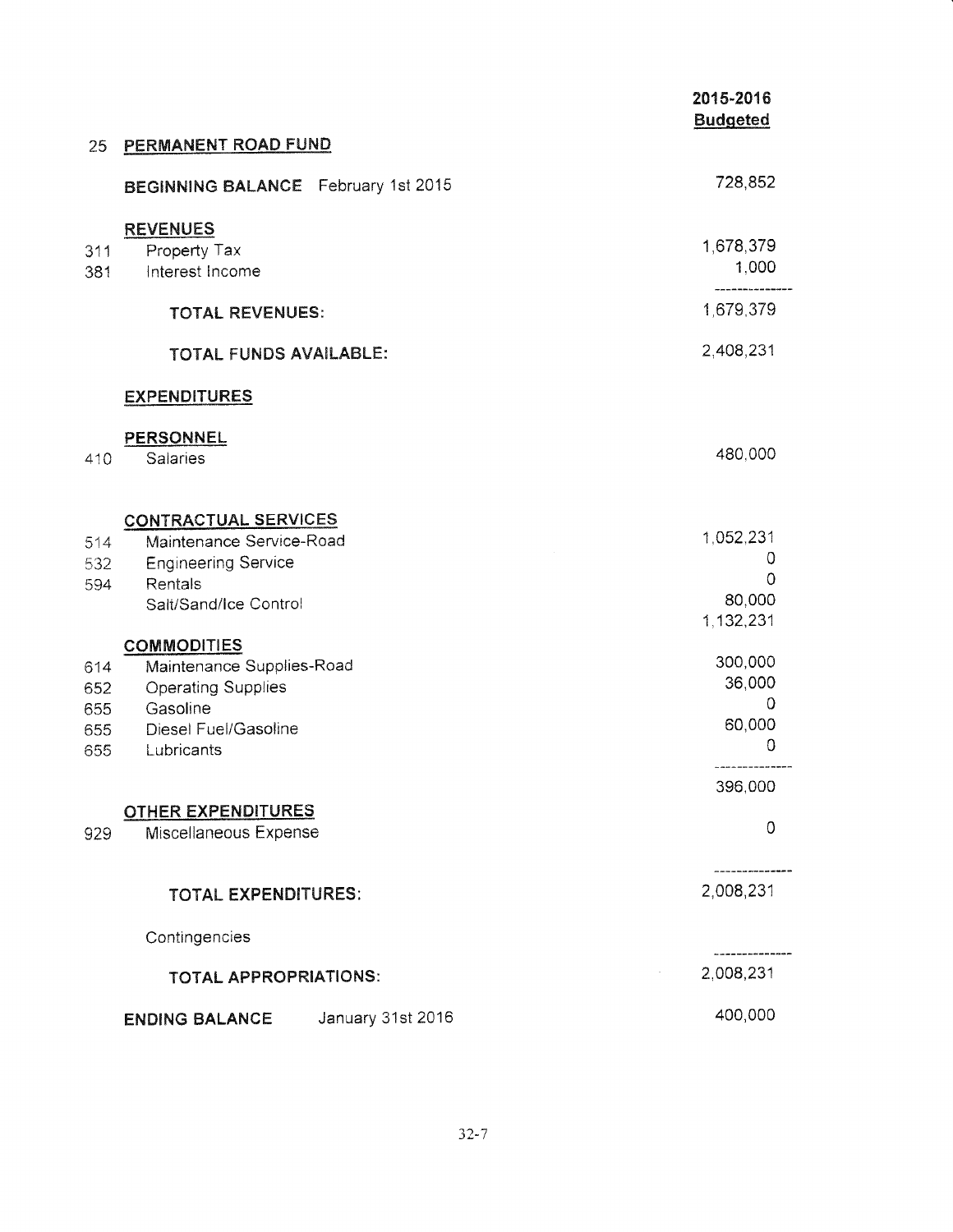## 26 CONSTRUCTION-REPAIR OF BRIDGES AT JOINT EXPENSE OF COUNTY FUND

|            | <b>BEGINNING BALANCE</b>                                  | 200 | $\circ$             |
|------------|-----------------------------------------------------------|-----|---------------------|
| 311<br>381 | <b>REVENUES</b><br>Property Tax<br>Interest Income        |     | $\Omega$<br>$\circ$ |
|            | <b>TOTAL REVENUES:</b>                                    |     | $\circ$             |
|            | <b>TOTAL FUNDS AVAILABLE:</b>                             |     | 0                   |
| 518        | <b>CONTRACTUAL SERVICES</b><br>Maintenance Service-Bridge |     | $\overline{0}$      |
| 518        | Maintenance Service-Bridge                                |     | $\overline{0}$      |
|            |                                                           |     | $\mathbf 0$         |
| 890        | <b>CAPITAL OUTLAY</b><br>Improvement-Bridge               |     | 0                   |
| 890        | Improvement-Bridge                                        |     | 0                   |
|            |                                                           |     | $\overline{0}$      |
|            | <b>TOTAL EXPENDITURES:</b>                                |     | $\Omega$            |
|            | Contingencies                                             |     | 0                   |
|            | <b>TOTAL APPROPRIATIONS:</b>                              |     | $\Omega$            |
|            | <b>ENDING BALANCE</b>                                     | 200 | 0                   |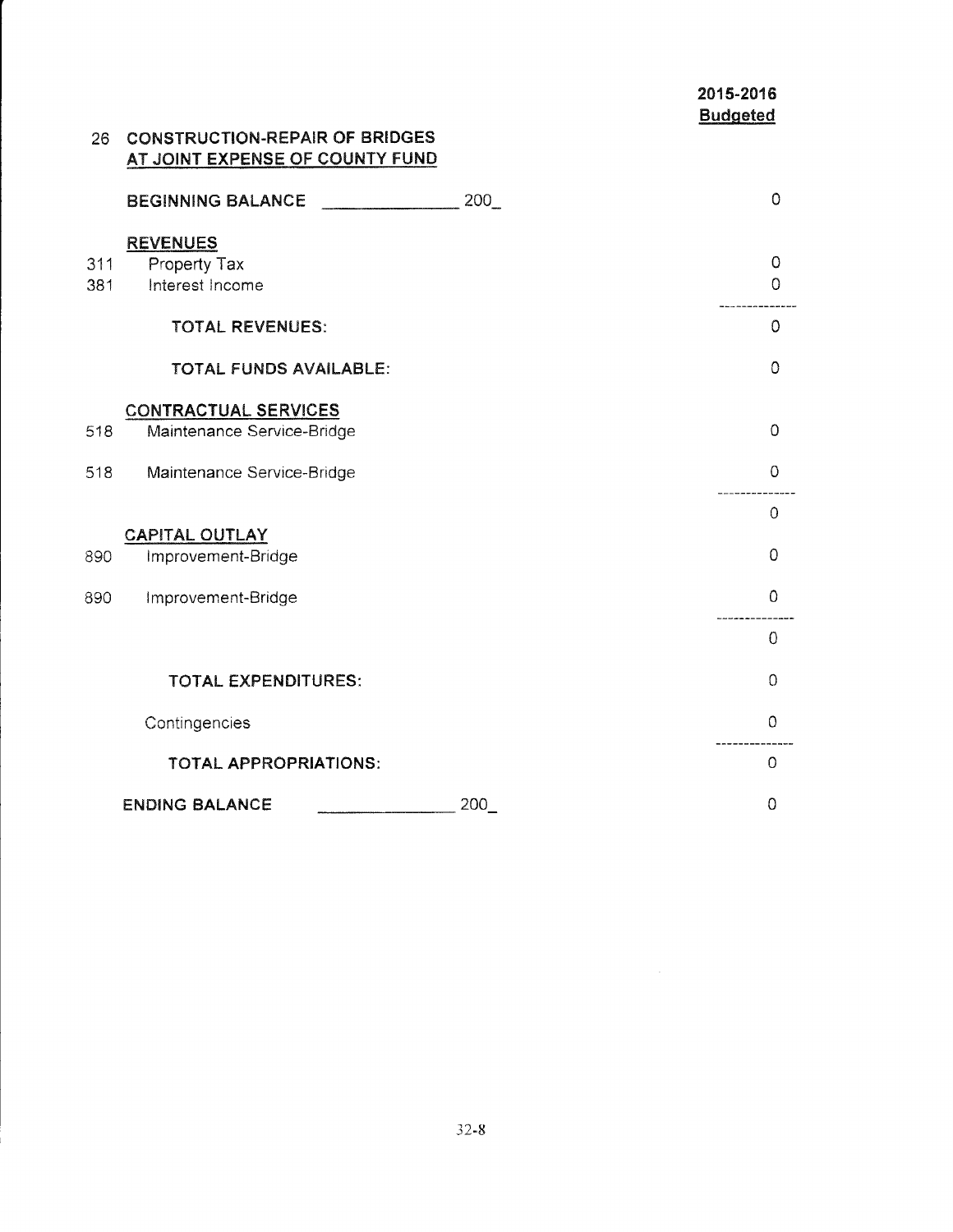# 27 EQUIPMENT & BUILDING FUND

|                   | BEGINNING BALANCE February 1st 2015                                 | 100,792                                    |
|-------------------|---------------------------------------------------------------------|--------------------------------------------|
| 311<br>381        | <b>REVENUES</b><br>Property Tax<br>Interest Income                  | 82,543<br>0                                |
|                   | <b>TOTAL REVENUES:</b>                                              | 82,543                                     |
|                   | TOTAL FUNDS AVAILABLE:                                              | 183,335                                    |
| 599               | <b>CONTRACTUAL SERVICES</b><br><b>Contract Payment</b>              | $\circ$                                    |
| 710<br>720        | <b>DEBT SERVICE</b><br><b>Principal Payment</b><br>Interest Expense | $\circ$<br>$\circ$                         |
| 820<br>830<br>840 | <b>CAPITAL OUTLAY</b><br><b>Building</b><br>Equipment<br>Vehicle    | $\mathbf 0$<br>0<br>150,000<br>$\mathbf 0$ |
|                   |                                                                     | 150,000                                    |
|                   | TOTAL EXPEND/APPROPRIATION:                                         | 150,000                                    |
|                   | January 31st 2016<br><b>ENDING BALANCE</b>                          | 33,335                                     |

 $\label{eq:2.1} \mathcal{L}(\mathcal{L}^{\text{max}}_{\text{max}}(\mathcal{L}^{\text{max}}_{\text{max}}))$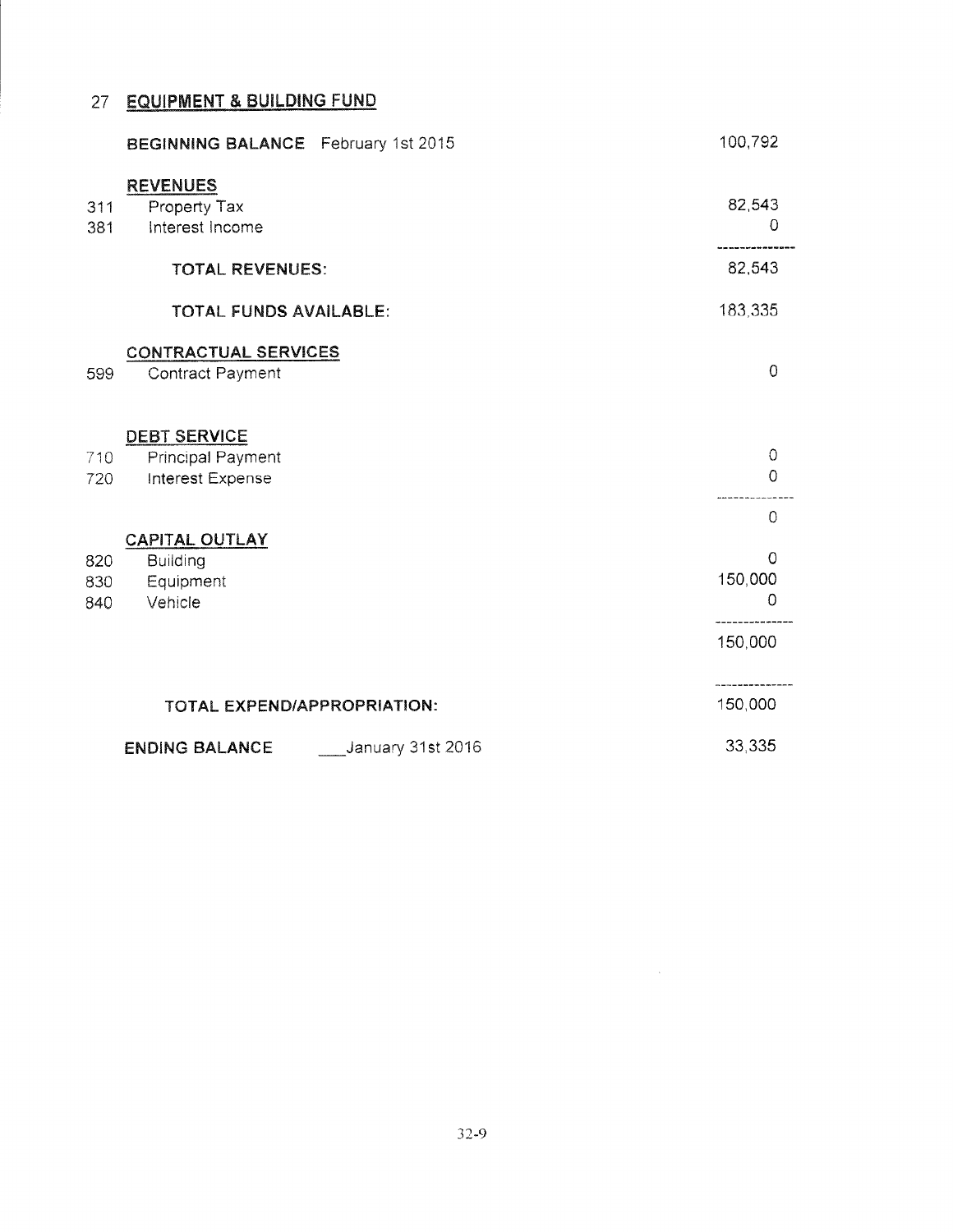|    |                                                                      | February 1st ____________, 2015_and ending ________January 31st |             | 2016 |
|----|----------------------------------------------------------------------|-----------------------------------------------------------------|-------------|------|
|    | by fund shall be as follows:                                         |                                                                 |             |      |
| 6  | General Road Fund                                                    |                                                                 | 337,000     |      |
| 21 | <b>Audit Fund</b>                                                    |                                                                 | $\circ$     |      |
| 22 | Insurance Fund                                                       |                                                                 | 27,300      |      |
| 23 | Illinois Municipal Retirement Fund                                   |                                                                 | $\circ$     |      |
| 24 | Social Security Fund                                                 |                                                                 | $\mathbf 0$ |      |
| 25 | Permanent Road Fund                                                  |                                                                 | 2,008,231   |      |
| 26 | Construction or Repair of Bridges<br>at Joint Expense of County Fund |                                                                 | $\mathbf 0$ |      |
| 27 | Equipment & Building Fund                                            |                                                                 | 150,000     |      |
|    |                                                                      |                                                                 |             |      |

#### SECTION 3: That the amount appropriated for road purposes for the fiscal year beginning

#### TOTAL APPROPRIATIONS:

2,522,531

SECTION 4: That if any section, subdivision, or sentence of this ordinance shall for any reason be held invalid or to be unconstitutional, such decision shall not affect the validity of the remaining portion of this ordinance.

SECTION 5: That each appropriated fund total shall be divided among the several objects and purposes specified, and in particular amounts stated for each fund respectively in Section 2 constituting the total appropriations in the amounts  $\pm$  of \$2,522,531 Dollars for the fiscal year beginning February 1st, 2015 and ending January 31st, 2016.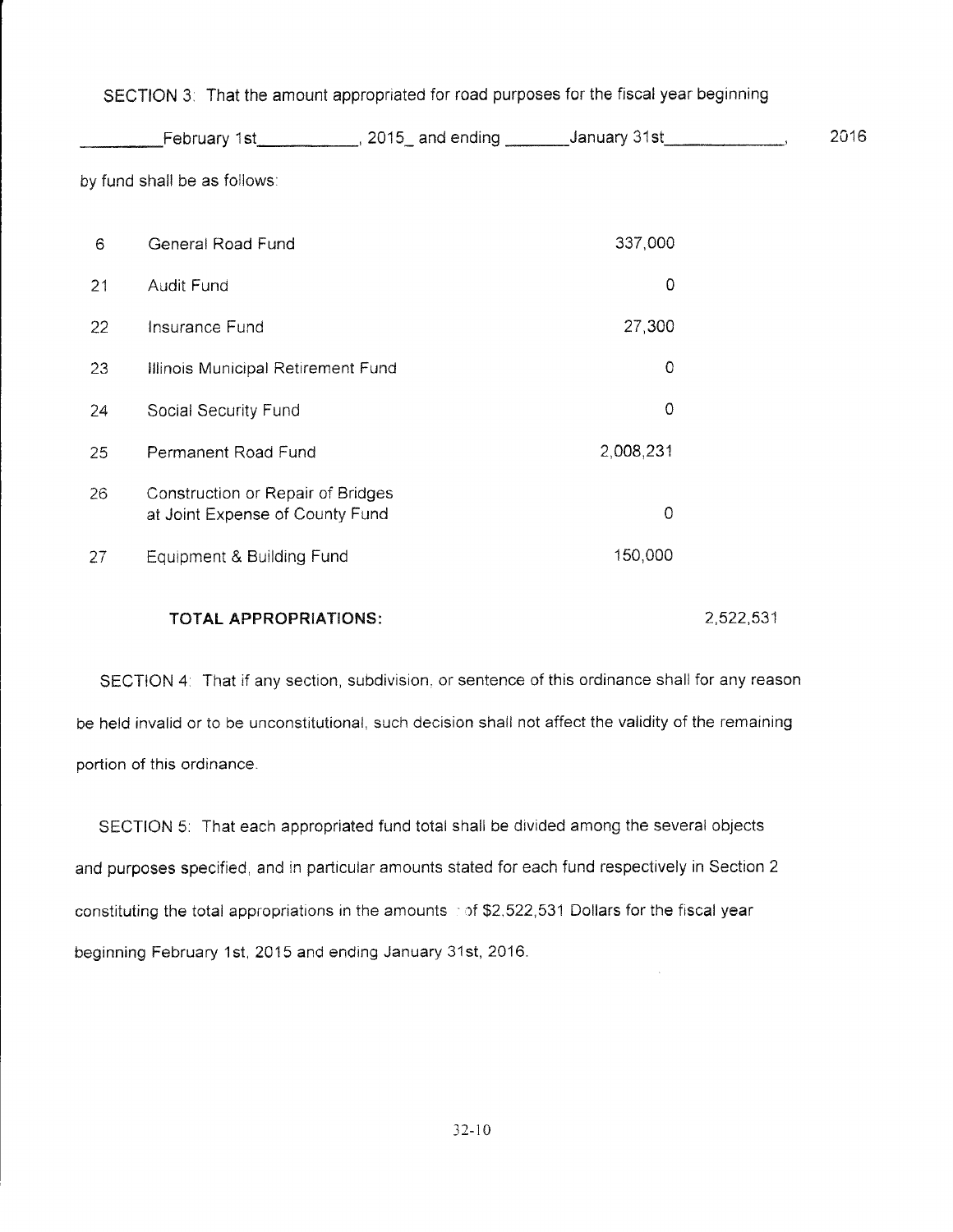SECTION 6: That Section 3 shall be and is a summary of the annual Appropriation Ordinance of this Township, passed by the Board of Trustees as required by law and shall be in full force and effect from and after this date.

SECTION 7: That a certified copy of the Budget & Appropriation Ordinance shall be filed with the County Clerk within 30 days after adoption.

ADOPTED this 9th day of April, 2015, pursuant to a roll call vote by the Board of Trustees of \_\_\_\_\_\_ Antioch Township, \_\_\_\_\_ Lake County, lllinois

| YE <sub>8</sub> | <b>BOARD OF TRUSTEES</b> | No                                  | Absent                    |
|-----------------|--------------------------|-------------------------------------|---------------------------|
|                 | Judy Davis               |                                     |                           |
|                 | Peter Grant              | contract commencements of the state | .  _ _ _ _ _ _ _ _ _ _    |
|                 | Tom Shaugnessy           |                                     | <b>WE AN ALLIAN MARCH</b> |
|                 | <b>Steve Turner</b>      |                                     |                           |
|                 | Stephen Smouse           |                                     |                           |

' i I /,", .i , ;i Linita Mickel Nyis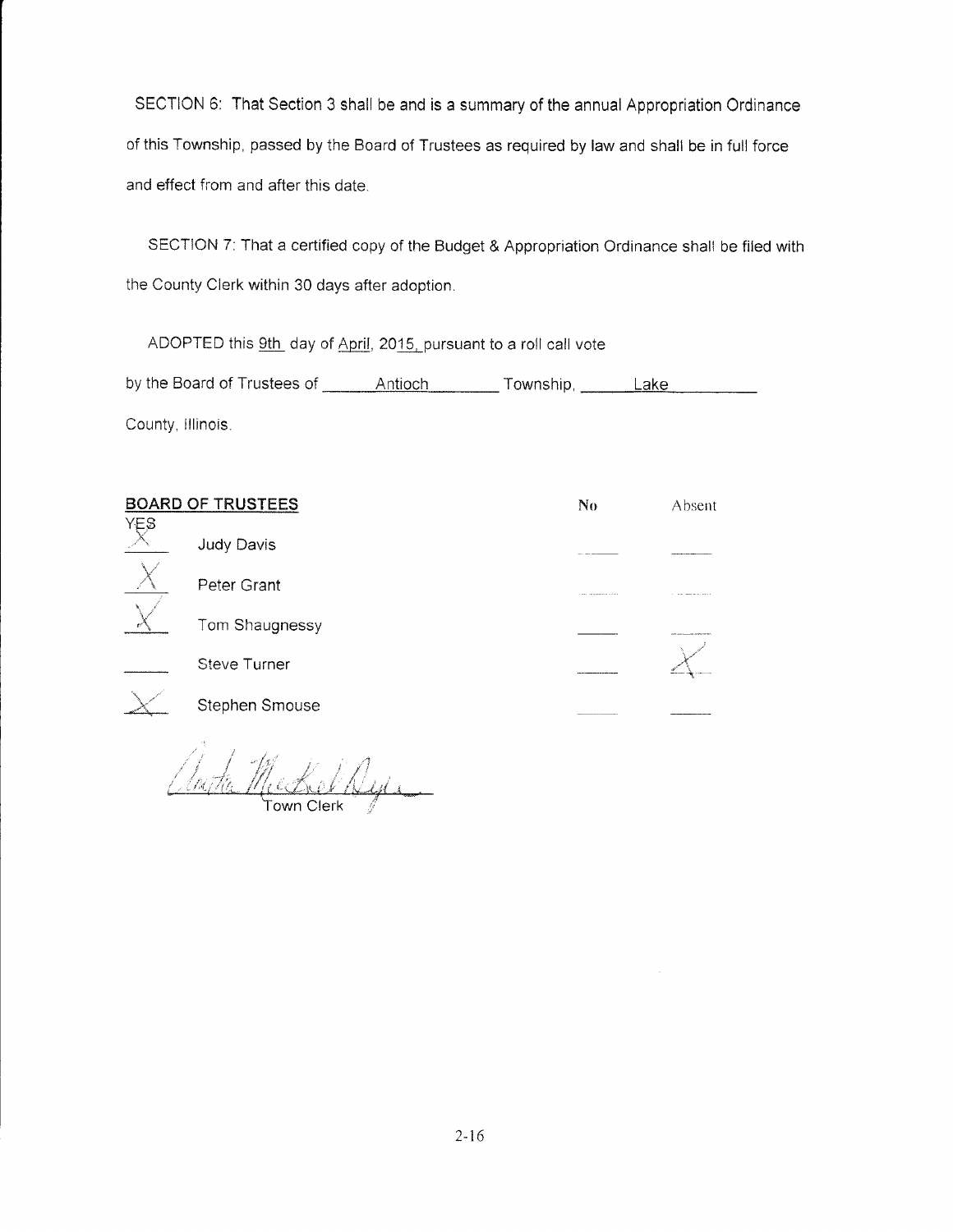#### CERTIFICATION OF BUDGET & APPROPRIATION ORDINANCE

#### **ROAD DISTRICT**

| The undersigned, duly elected, qualified and acting Clerk, of $A_{NTICE}$                                                                                                                                                                                                                                                                                          |                                                                                                     |
|--------------------------------------------------------------------------------------------------------------------------------------------------------------------------------------------------------------------------------------------------------------------------------------------------------------------------------------------------------------------|-----------------------------------------------------------------------------------------------------|
| Township, $LAEE$                                                                                                                                                                                                                                                                                                                                                   | County, Illinois, does hereby certify that attached                                                 |
|                                                                                                                                                                                                                                                                                                                                                                    | hereto is a true and correct copy of the Budget & Appropriation Ordinance of said Road District for |
| the fiscal year beginning $\widetilde{E}$ $\overline{B}$ $\overline{R}$ $\overline{R}$ $\overline{R}$ $\overline{R}$ $\overline{R}$ $\overline{R}$ $\overline{R}$ $\overline{R}$ $\overline{R}$ $\overline{R}$ $\overline{R}$ $\overline{R}$ $\overline{R}$ $\overline{R}$ $\overline{R}$ $\overline{R}$ $\overline{R}$ $\overline{R}$ $\overline{R}$ $\overline{$ | 2016                                                                                                |
| as adopted this $\frac{9}{2}$ day of $\bigcap \psi_{\text{ML}}$                                                                                                                                                                                                                                                                                                    | 2015                                                                                                |

This certification is made and filed pursuant to the requirements of (35 ILCS 200/18-50) and on behalf of ANTICH Road Distiller Road District, LAKE County, Illinois. This certification must be filed within 30 days after the adoption of the Budget & Appropriation Ordinance.

Dated this  $\frac{q}{q}$  day of  $\frac{A \beta \mu \kappa}{q}$ , 2015 anta Minkel Byer

Filed this  $12^{\text{H}}$  day of  $\text{A}_{\text{Pr}}$ .  $2015$ 

Joha n. Wyckołł